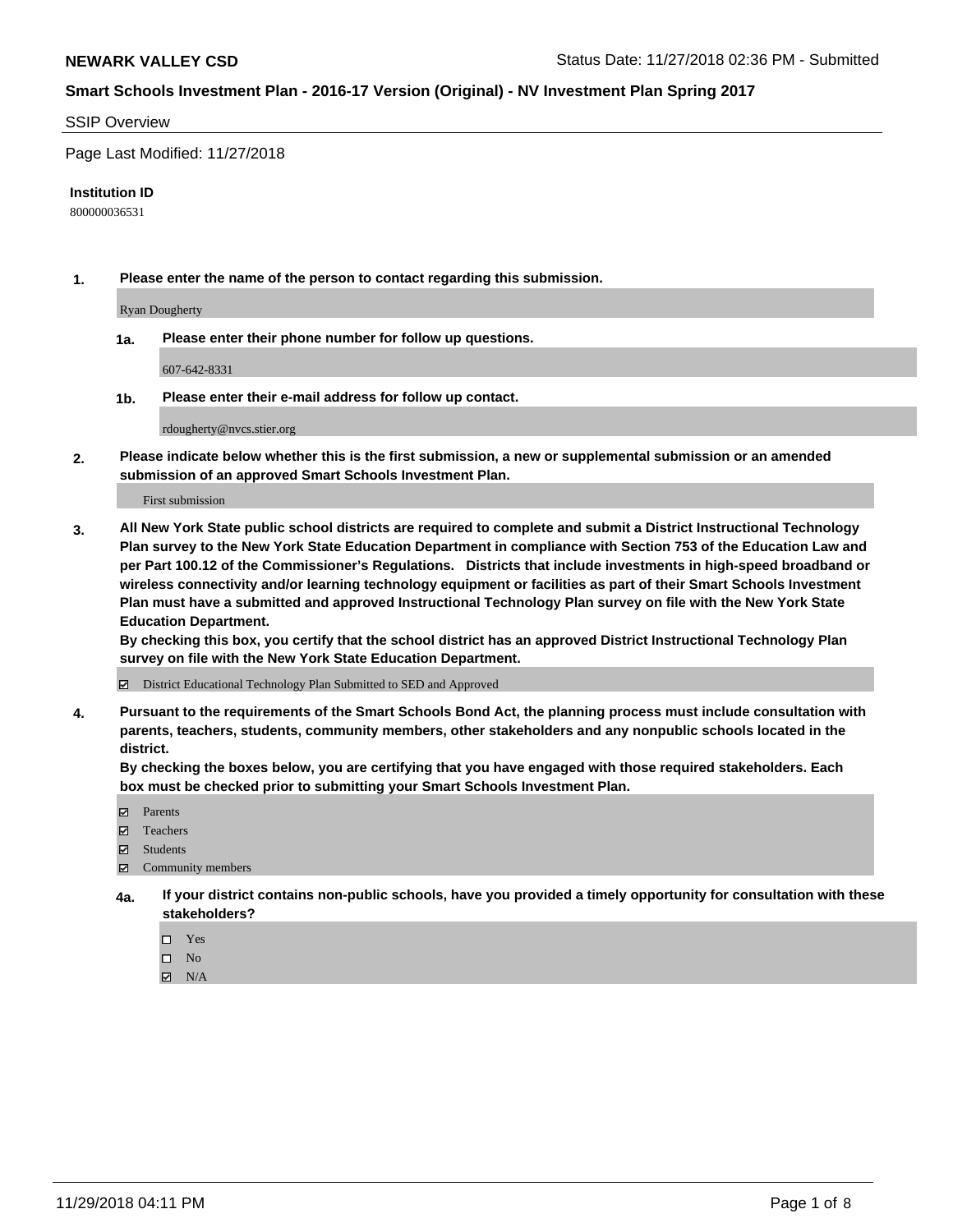#### SSIP Overview

Page Last Modified: 11/27/2018

## **5. Certify that the following required steps have taken place by checking the boxes below: Each box must be checked prior to submitting your Smart Schools Investment Plan.**

- The district developed and the school board approved a preliminary Smart Schools Investment Plan.
- $\boxtimes$  The preliminary plan was posted on the district website for at least 30 days. The district included an address to which any written comments on the plan should be sent.
- $\boxtimes$  The school board conducted a hearing that enabled stakeholders to respond to the preliminary plan. This hearing may have occured as part of a normal Board meeting, but adequate notice of the event must have been provided through local media and the district website for at least two weeks prior to the meeting.
- The district prepared a final plan for school board approval and such plan has been approved by the school board.
- $\boxtimes$  The final proposed plan that has been submitted has been posted on the district's website.
- **5a. Please upload the proposed Smart Schools Investment Plan (SSIP) that was posted on the district's website, along with any supporting materials. Note that this should be different than your recently submitted Educational Technology Survey. The Final SSIP, as approved by the School Board, should also be posted on the website and remain there during the course of the projects contained therein.**

01NEWNVCSD Smart Bond Presentation 0321161.docx

**5b. Enter the webpage address where the final Smart Schools Investment Plan is posted. The Plan should remain posted for the life of the included projects.**

http://www.nvcs.stier.org/CommunityMembersandAlumni.aspx

**6. Please enter an estimate of the total number of students and staff that will benefit from this Smart Schools Investment Plan based on the cumulative projects submitted to date.**

1,300

**7. An LEA/School District may partner with one or more other LEA/School Districts to form a consortium to pool Smart Schools Bond Act funds for a project that meets all other Smart School Bond Act requirements. Each school district participating in the consortium will need to file an approved Smart Schools Investment Plan for the project and submit a signed Memorandum of Understanding that sets forth the details of the consortium including the roles of each respective district.**

 $\Box$  The district plans to participate in a consortium to partner with other school district(s) to implement a Smart Schools project.

**8. Please enter the name and 6-digit SED Code for each LEA/School District participating in the Consortium.**

| <b>Partner LEA/District</b> | <b>ISED BEDS Code</b> |
|-----------------------------|-----------------------|
| (No Response)               | (No Response)         |

**9. Please upload a signed Memorandum of Understanding with all of the participating Consortium partners.**

(No Response)

**10. Your district's Smart Schools Bond Act Allocation is:**

\$1,372,518

**11. Enter the budget sub-allocations by category that you are submitting for approval at this time. If you are not budgeting SSBA funds for a category, please enter 0 (zero.) If the value entered is \$0, you will not be required to complete that survey question.**

|                                              | lSub-              |
|----------------------------------------------|--------------------|
|                                              | <b>Allocations</b> |
| <b>School Connectivity</b>                   | 559,593            |
| <b>Connectivity Projects for Communities</b> |                    |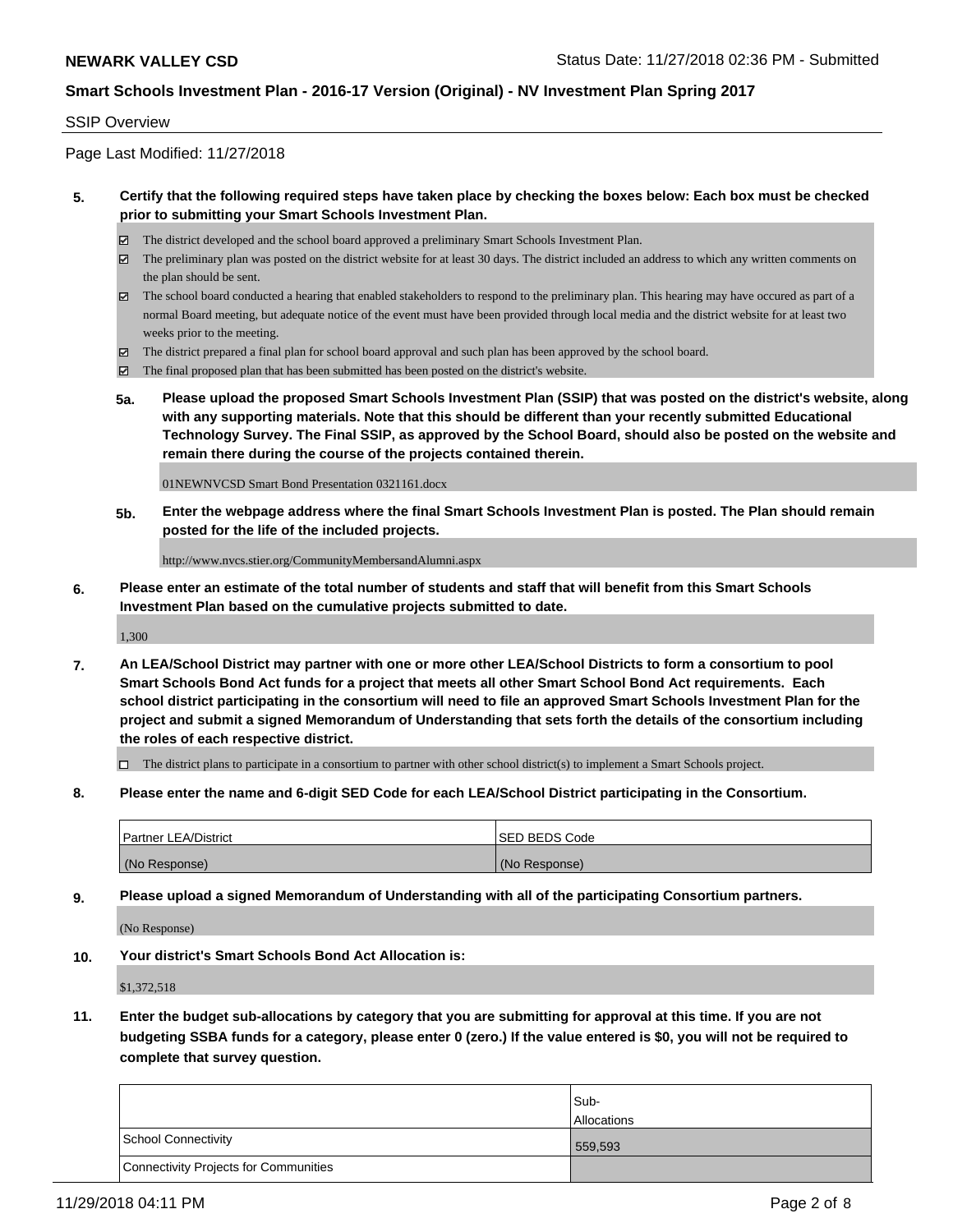# SSIP Overview

Page Last Modified: 11/27/2018

|                                  | Sub-<br>Allocations |
|----------------------------------|---------------------|
|                                  |                     |
| Classroom Technology             |                     |
| Pre-Kindergarten Classrooms      |                     |
| Replace Transportable Classrooms |                     |
| High-Tech Security Features      | 432,758             |
| Totals:                          | 992,351             |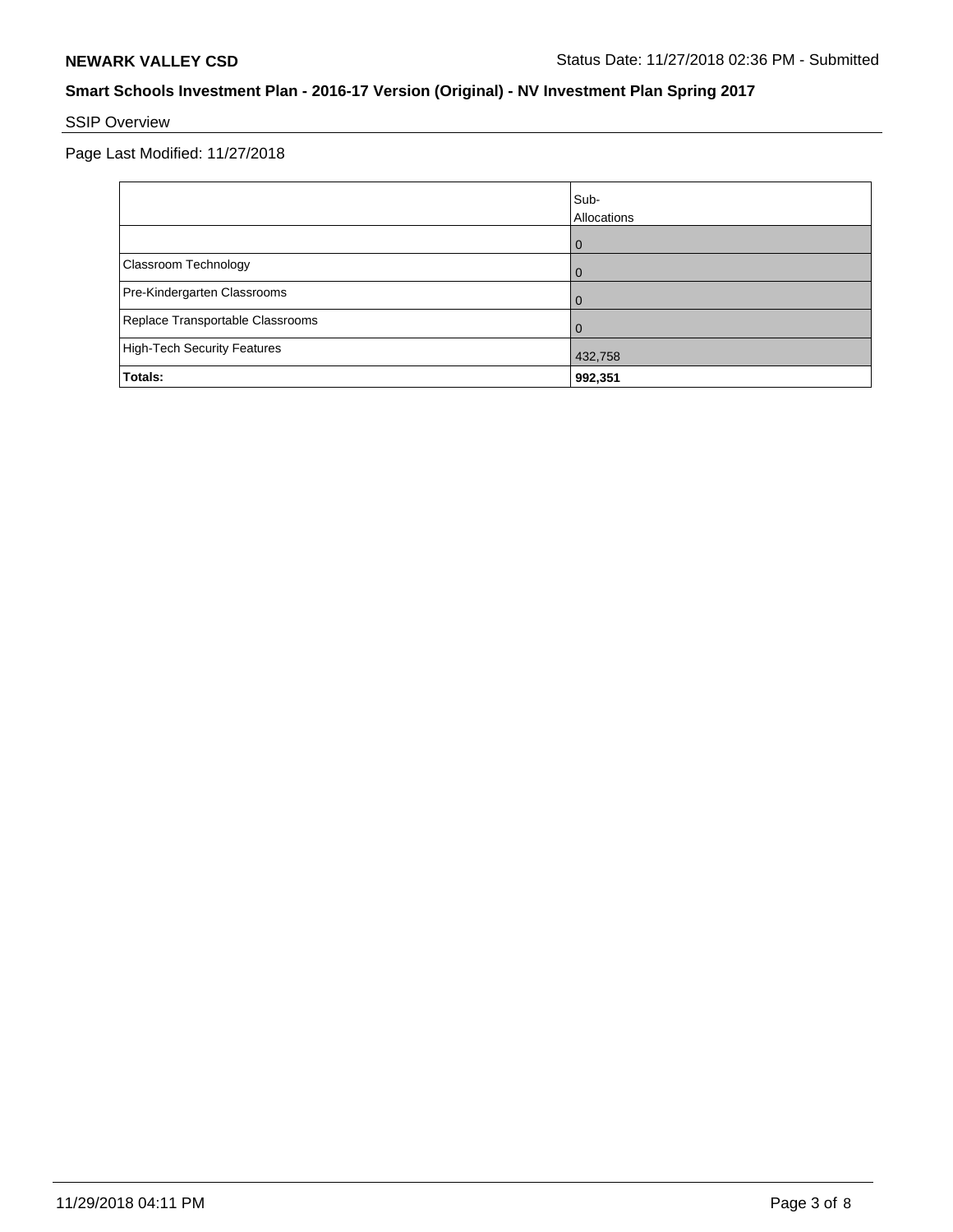### School Connectivity

Page Last Modified: 10/05/2018

- **1. In order for students and faculty to receive the maximum benefit from the technology made available under the Smart Schools Bond Act, their school buildings must possess sufficient connectivity infrastructure to ensure that devices can be used during the school day. Smart Schools Investment Plans must demonstrate that:**
	- **• sufficient infrastructure that meets the Federal Communications Commission's 100 Mbps per 1,000 students standard currently exists in the buildings where new devices will be deployed, or**
	- **• is a planned use of a portion of Smart Schools Bond Act funds, or**
	- **• is under development through another funding source.**

**Smart Schools Bond Act funds used for technology infrastructure or classroom technology investments must increase the number of school buildings that meet or exceed the minimum speed standard of 100 Mbps per 1,000 students and staff within 12 months. This standard may be met on either a contracted 24/7 firm service or a "burstable" capability. If the standard is met under the burstable criteria, it must be:**

**1. Specifically codified in a service contract with a provider, and**

**2. Guaranteed to be available to all students and devices as needed, particularly during periods of high demand, such as computer-based testing (CBT) periods.**

**Please describe how your district already meets or is planning to meet this standard within 12 months of plan submission.**

We already meet this standard in all of our school buildings.

- **1a. If a district believes that it will be impossible to meet this standard within 12 months, it may apply for a waiver of this requirement, as described on the Smart Schools website. The waiver must be filed and approved by SED prior to submitting this survey.**
	- By checking this box, you are certifying that the school district has an approved waiver of this requirement on file with the New York State Education Department.

#### **2. Connectivity Speed Calculator (Required)**

|                         | Number of<br>Students | Multiply by<br>100 Kbps | Divide by 1000 Current Speed<br>to Convert to<br>Required<br>Speed in Mb | lin Mb | Expected<br>Speed to be<br>Attained Within   Required<br>12 Months | <b>Expected Date</b><br>When<br>Speed Will be<br>Met |
|-------------------------|-----------------------|-------------------------|--------------------------------------------------------------------------|--------|--------------------------------------------------------------------|------------------------------------------------------|
| <b>Calculated Speed</b> | 1.187                 | 118,700                 | 118.7                                                                    | 1000   | 1000                                                               | already met                                          |

## **3. Describe how you intend to use Smart Schools Bond Act funds for high-speed broadband and/or wireless connectivity projects in school buildings.**

We will be using connectivity allocation to build and expand infrastructure:

- Upgrade fiber backbone to 10GB

- Increase POE switches to support technology and security upgrade.
- Upgrade data closets to support technology
- **4. Describe the linkage between the district's District Instructional Technology Plan and the proposed projects. (There should be a link between your response to this question and your response to Question 1 in Part E. Curriculum and Instruction "What are the district's plans to use digital connectivity and technology to improve teaching and learning?)**

The district plans to use technology to connect students globally. NVCSD also plans to use technology to enhance and differentiate instruction. Our plans also include the expansion of our blended learning classes. In addition, we will use technology to better communication with our school community.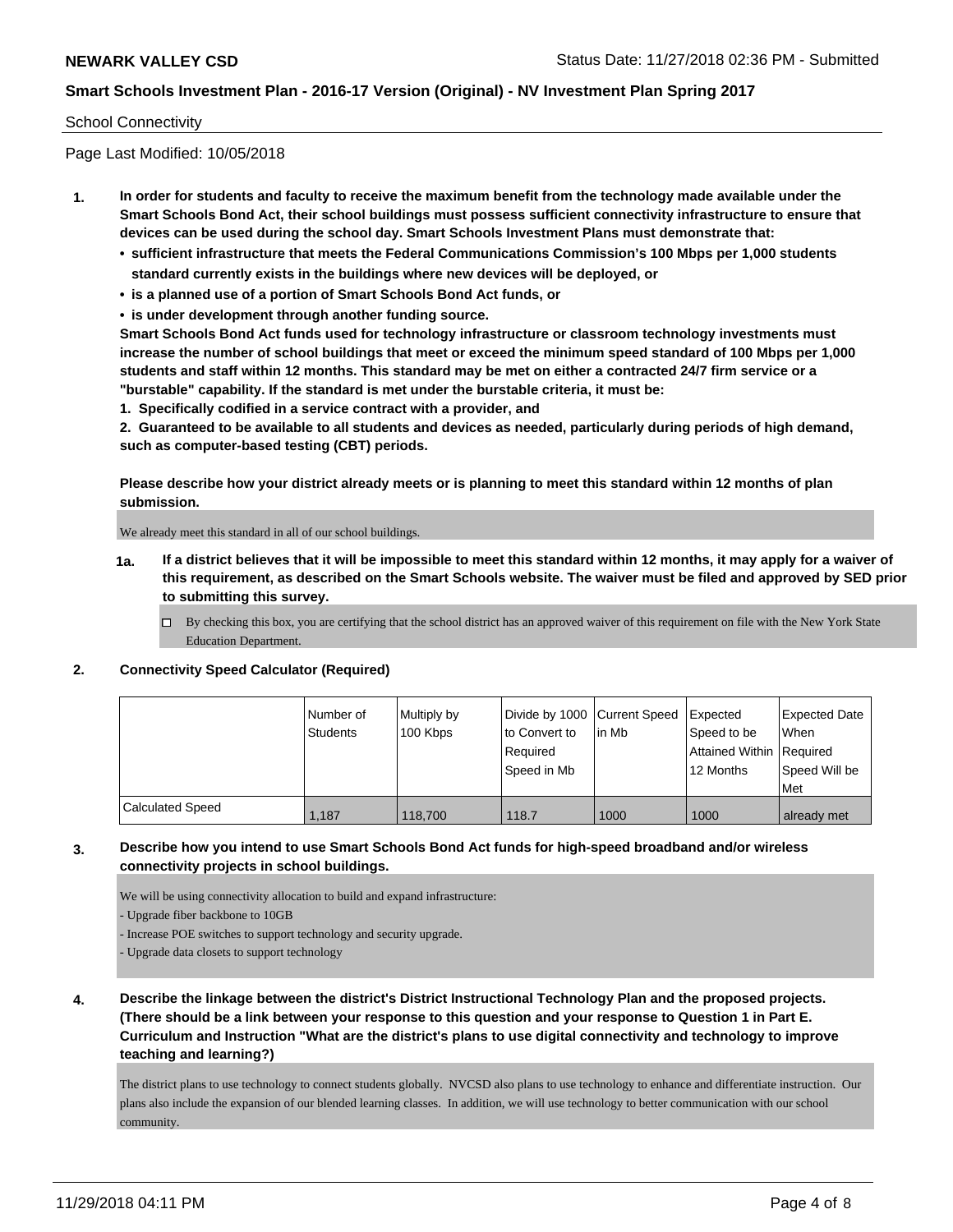#### School Connectivity

Page Last Modified: 10/05/2018

**5. If the district wishes to have students and staff access the Internet from wireless devices within the school building, or in close proximity to it, it must first ensure that it has a robust Wi-Fi network in place that has sufficient bandwidth to meet user demand.**

**Please describe how you have quantified this demand and how you plan to meet this demand.**

We purchased an Aruba 7205 robust mobility controller. We currently have 47 access points in our district. This project will allow us to deploy additional access points throughout the district.

**6. As indicated on Page 5 of the guidance, the Office of Facilities Planning will have to conduct a preliminary review of all capital projects, including connectivity projects. Please indicate on a separate row each project number given to you by the Office of Facilities Planning.**

| <b>Project Number</b> |  |
|-----------------------|--|
| 60-04-02-04-7-999-002 |  |

**7. Certain high-tech security and connectivity infrastructure projects may be eligible for an expedited review process as determined by the Office of Facilities Planning.**

**Was your project deemed eligible for streamlined review?** No

**8. Include the name and license number of the architect or engineer of record.**

| Name                | License Number |
|---------------------|----------------|
| <b>Paul Bedford</b> | 21387          |

**9. If you are submitting an allocation for School Connectivity complete this table.**

**Note that the calculated Total at the bottom of the table must equal the Total allocation for this category that you entered in the SSIP Overview overall budget.** 

|                                            | Sub-       |
|--------------------------------------------|------------|
|                                            | Allocation |
| Network/Access Costs                       | 373,703    |
| <b>Outside Plant Costs</b>                 | 0          |
| School Internal Connections and Components | 32,000     |
| <b>Professional Services</b>               | 108,890    |
| Testing                                    | 45,000     |
| <b>Other Upfront Costs</b>                 | 0          |
| <b>Other Costs</b>                         | 0          |
| Totals:                                    | 559,593    |

**10. Please detail the type, quantity, per unit cost and total cost of the eligible items under each sub-category. This is especially important for any expenditures listed under the "Other" category. All expenditures must be eligible for tax-exempt financing to be reimbursed through the SSBA. Sufficient detail must be provided so that we can verify this is the case. If you have any questions, please contact us directly through smartschools@nysed.gov. NOTE: Wireless Access Points should be included in this category, not under Classroom Educational Technology,**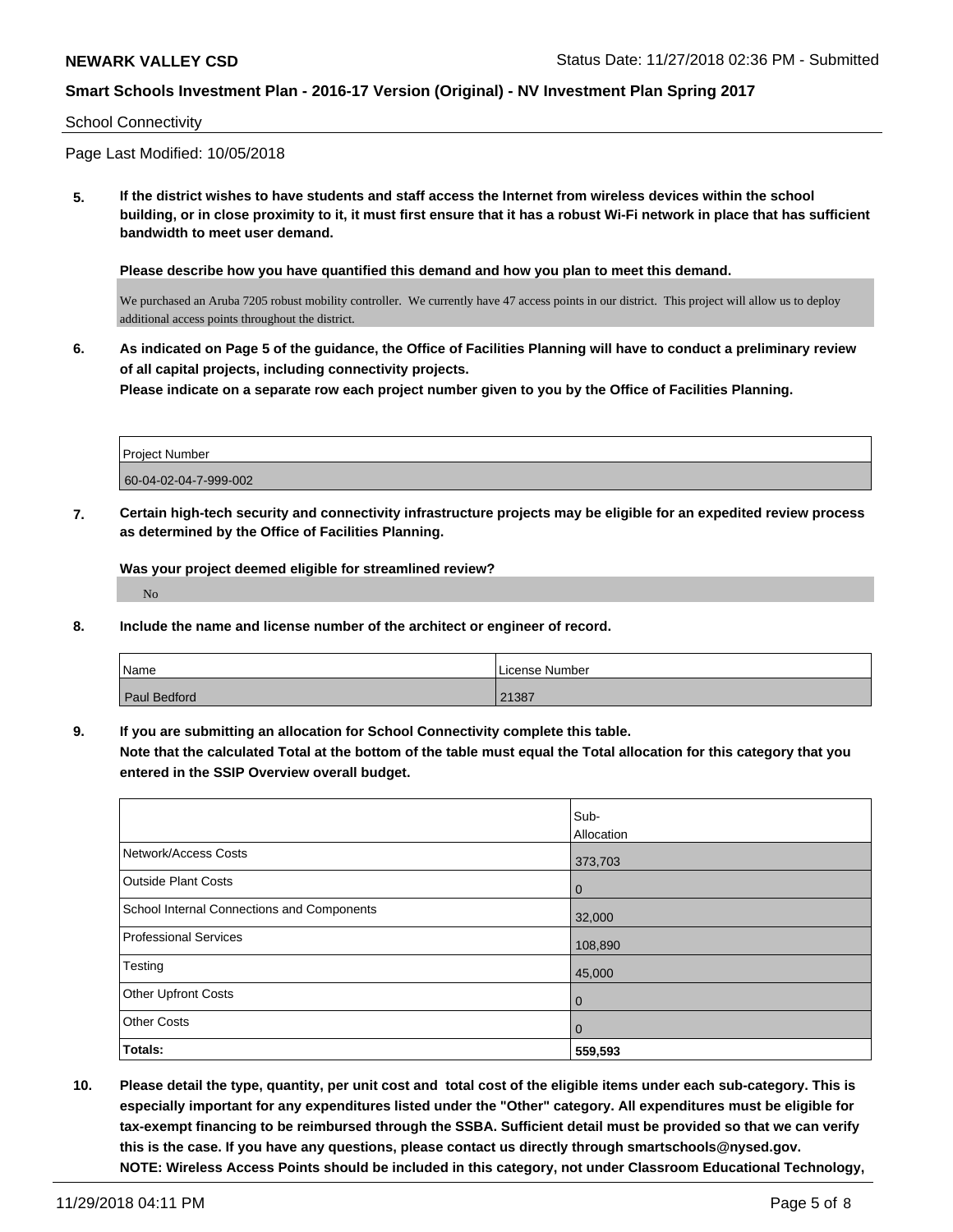# School Connectivity

Page Last Modified: 10/05/2018

# **except those that will be loaned/purchased for nonpublic schools. Add rows under each sub-category for additional items, as needed.**

| Select the allowable expenditure | Item to be purchased                                                                                  | Quantity | Cost per Item | <b>Total Cost</b> |
|----------------------------------|-------------------------------------------------------------------------------------------------------|----------|---------------|-------------------|
| type.                            |                                                                                                       |          |               |                   |
| Repeat to add another item under |                                                                                                       |          |               |                   |
| each type.                       |                                                                                                       |          |               |                   |
| <b>Connections/Components</b>    | DW Fiber Upgrade                                                                                      | 8        | 4,000         | 32,000            |
| Network/Access Costs             | <b>New POE Switches</b>                                                                               | 32       | 4,295         | 137,440           |
| Network/Access Costs             | Data Closet Upgrades/Equipment                                                                        | 11       | 9,160         | 100,760           |
| <b>Network/Access Costs</b>      | <b>UPS Power Supplies</b>                                                                             | 12       | 4,000         | 48,000            |
| Testing                          | Point by Point Terminal and Continuity<br><b>Testing</b>                                              | 1        | 45,000        | 45,000            |
| <b>Network/Access Costs</b>      | Installation/Programming                                                                              | 1        | 87,503        | 87,503            |
| <b>Professional Services</b>     | Professional Services (Engineers,<br>research, design, submission to<br>NYSED, project administration |          | 108,890       | 108,890           |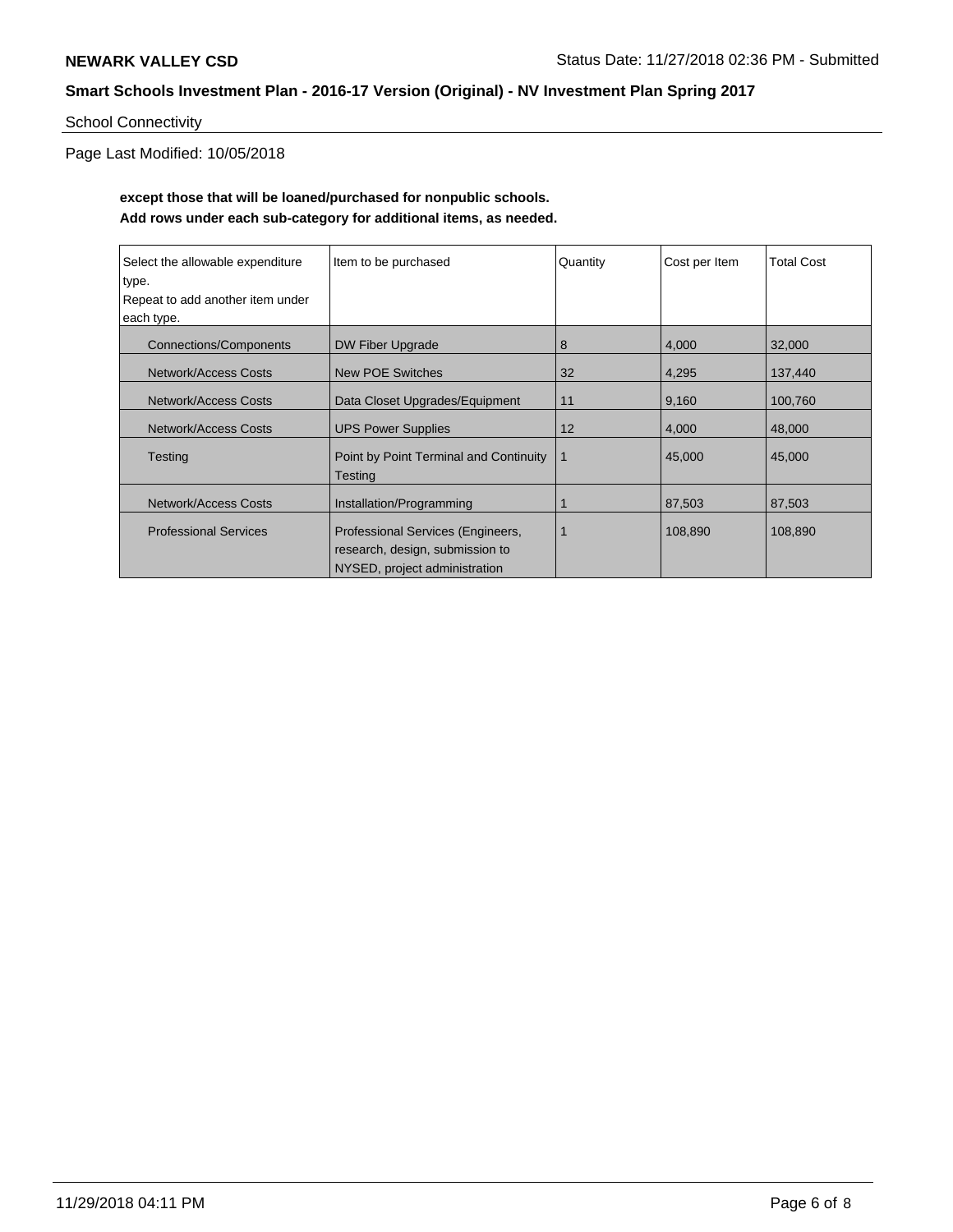### High-Tech Security Features

Page Last Modified: 10/04/2018

**1. Describe how you intend to use Smart Schools Bond Act funds to install high-tech security features in school buildings and on school campuses.**

The current security system is outdated and analog based. There is a high failure/replacement cost of cameras currently, which is very costly. The analog connections of each camera produces a low quality image, increasing difficulty in managing security. We will upgrade cameras, wiring, and recording devices to allow IP based transmissions in a high resolution format. Our floor plans will be reviewed to ensure maximum coverage as well as identify critical areas to heighten security. In addition, our existing phone system is outdated and does not currently tie into our PA system. Adding VoIP will upgrade our phones and will enable the district to also access our PA system. With the new VoIP system we will also have the ability to kno when an emergency call is placed out of the district, enhancing securing and emergency response.

**2. All plans and specifications for the erection, repair, enlargement or remodeling of school buildings in any public school district in the State must be reviewed and approved by the Commissioner. Districts that plan capital projects using their Smart Schools Bond Act funds will undergo a Preliminary Review Process by the Office of Facilities Planning.** 

**Please indicate on a separate row each project number given to you by the Office of Facilities Planning.**

| <b>Project Number</b> |  |
|-----------------------|--|
| 60-04-02-04-7-999-02  |  |

#### **3. Was your project deemed eligible for streamlined Review?**

| $\square$ Yes  |  |
|----------------|--|
| $\boxtimes$ No |  |

**4. Include the name and license number of the architect or engineer of record.**

| Name                | License Number |
|---------------------|----------------|
| <b>Paul Bedford</b> | 21387          |

**5. If you have made an allocation for High-Tech Security Features, complete this table.**

**Note that the calculated Total at the bottom of the table must equal the Total allocation for this category that you entered in the SSIP Overview overall budget.**

|                                                      | Sub-Allocation |
|------------------------------------------------------|----------------|
| Capital-Intensive Security Project (Standard Review) | l O            |
| Electronic Security System                           | 371,507        |
| <b>Entry Control System</b>                          | l O            |
| Approved Door Hardening Project                      | <b>0</b>       |
| <b>Other Costs</b>                                   | 61,251         |
| Totals:                                              | 432,758        |

**6. Please detail the type, quantity, per unit cost and total cost of the eligible items under each sub-category. This is especially important for any expenditures listed under the "Other" category. All expenditures must be capital-bond eligible to be reimbursed through the SSBA. If you have any questions, please contact us directly through smartschools@nysed.gov.**

**Add rows under each sub-category for additional items, as needed.**